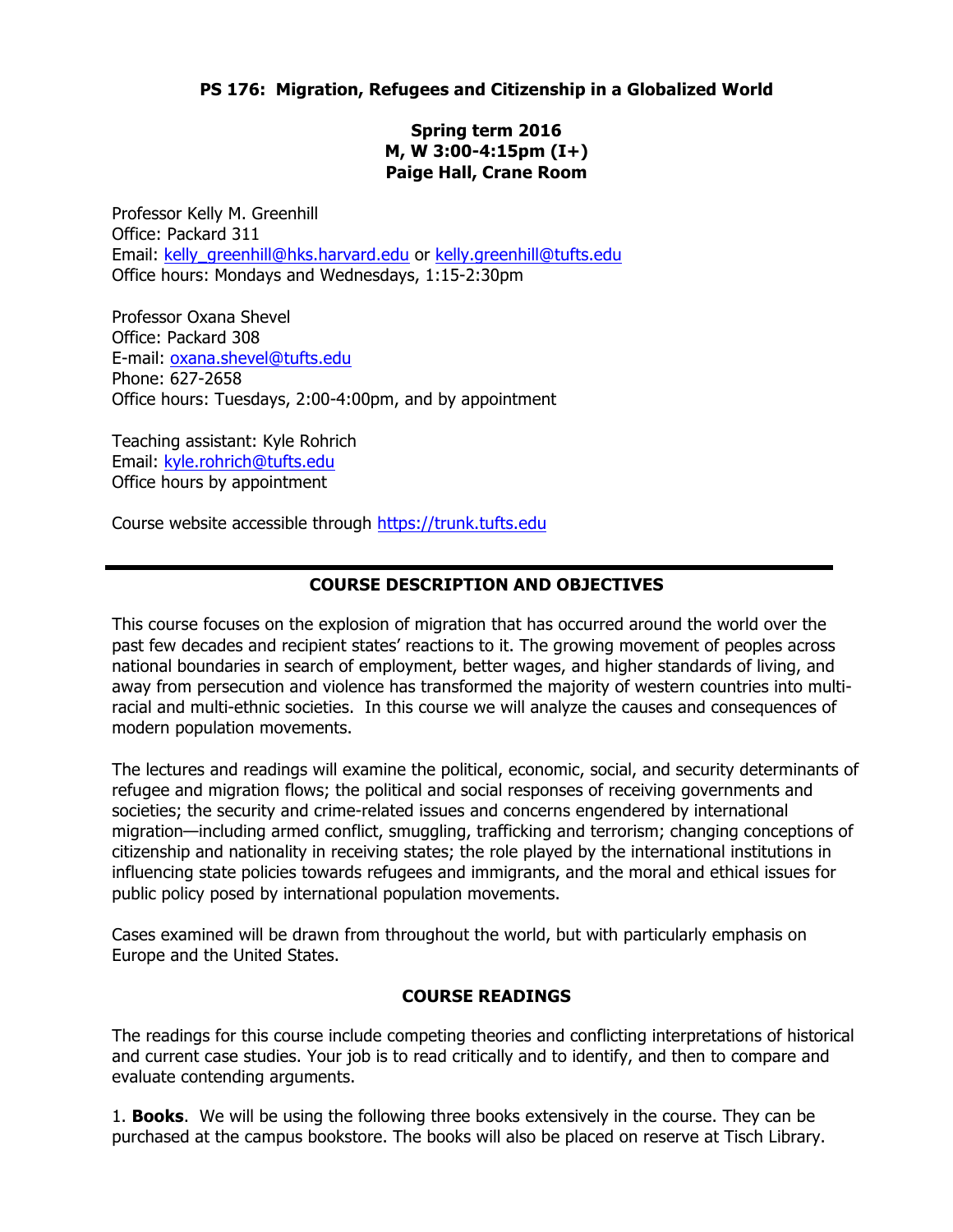- 1. Anthony Messina and Gallya Lahav (eds.), The Migration Reader: Exploring Politics and Policies (Boulder, Colo.: Lynne Rienner Publishers, 2006); (hereafter referred to as **MR**.)
- 2. Terri Givens, Gary Freeman, and David Leal (eds.), Immigration Policy and Security: US, European, and Commonwealth Perspectives (Routledge, 2009); (hereafter referred to as **IP&S**.)
- 3. Kelly M. Greenhill, Weapons of Mass Migration: Forced Displacement, Coercion and Foreign Policy (Ithaca, NY: Cornell Series in Security Affairs, 2010 or 2016) (hereafter referred to as **WMM**).

2. All other readings will be available electronically, through Tisch Library databases (hereafter referred to as **TL**), on Trunk (hereafter referred to as **TR**) or via hyperlink.

Although no prior exposure to the material covered in this class is necessary or expected **(the only pre-requisite for the course is PS 21 or PS 61 [or a functional equivalent])**, we will assume you possess some basic familiarity with current events. To keep up with the news, we recommend that you read a daily paper with good foreign coverage such as the New York Times or the Washington Post, or (at the very least) a weekly magazine such as the *Economist*. In addition, those who are particularly interested in issues of immigration and/or refugees may wish to consult the following additional resources: the Center for Immigration Studies (www.cis.org) and/or the Migration Policy Institute's website (http://www.migrationpolicy.org/). To follow immigration policy developments in Europe, you can subscribe to the Migration Policy Group (http://www.migpolgroup.com/) newsletter or monthly updates.

## **COURSE REQUIREMENTS AND POLICIES**

### **There are four requirements for this course:**

1) **Regular class attendance and active participation (15%)**; you are expected to do the readings, attend lectures and participate in class discussions—this means, minimally, that you should be prepared to discuss the assigned readings during the class period for which they were assigned.

2) **In-class midterm (20%)**; to be administered in class on **March 16, 2016.** Format and all other relevant details will be announced during the week before each test is given.

3) **Two short papers (20%) each**; details of each will be announced within the first few weeks of class. However, broadly speaking, the first one will focus on theory, while the other one will focus on policy and its implementation. **The first paper will be due on Monday, February**  29<sup>th</sup>; the second, on Wednesday, April 27<sup>th</sup>.

4) **Final exam (25%)**; the specific format of the exam is TBD. However, please be aware that this exam will be *cumulative*; thus you will be expected to demonstrate mastery of the entire semester's course materials. The date and time of the exam will be that specified on the University's schedule of finals for the I+ block.

**Students are expected to attend class lectures, and to arrive on time and stay for the entire class period; ALL electronic devices, including laptops, must be turned off for the duration of each class meeting.** Assigned readings will complement—but will not effectively substitute for—lectures and in-class discussions and debates. You will learn the most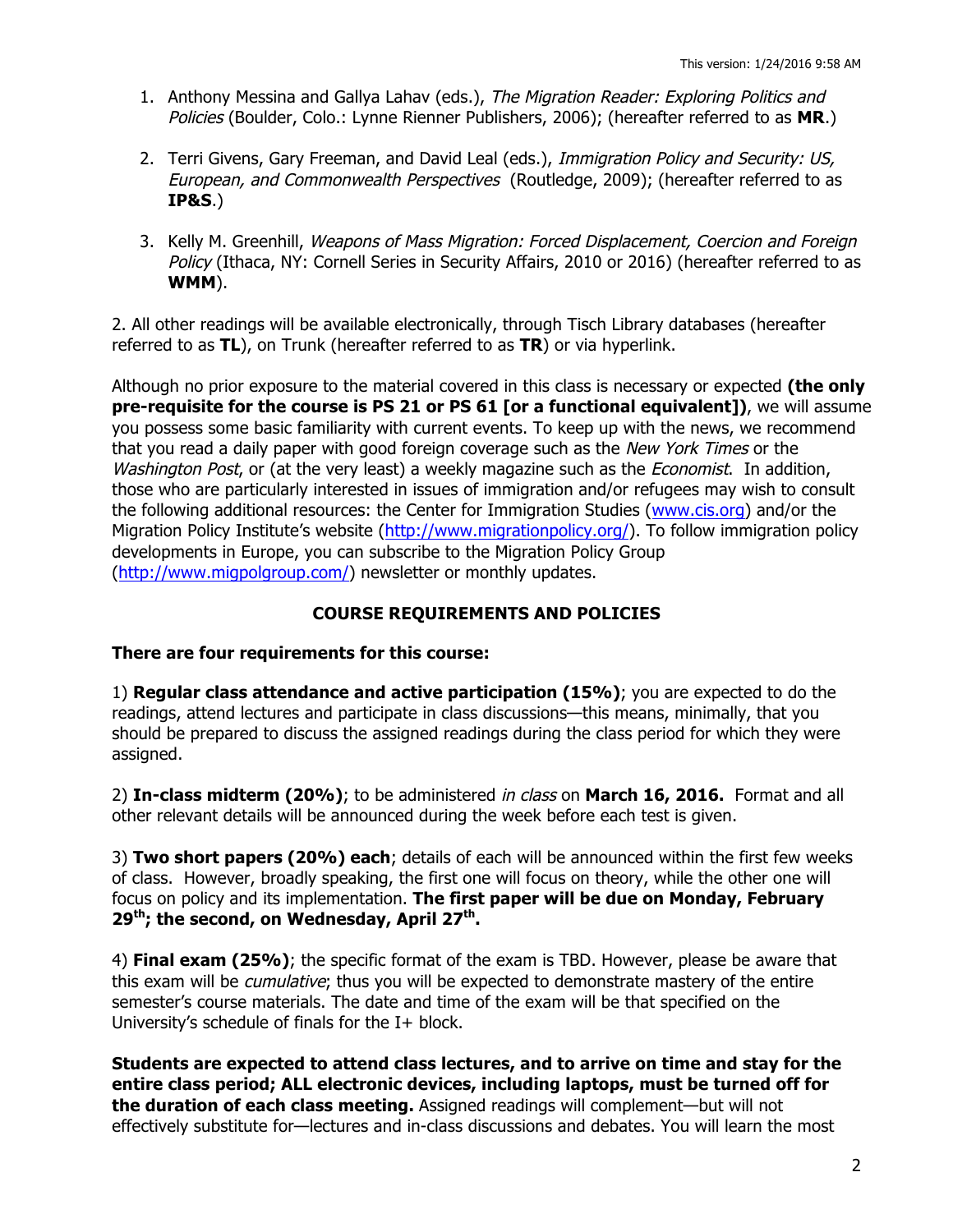from this class if you do the reading on each topic before coming to lecture. Doing so will also allow you to more effectively participate in class discussions, ask and respond to questions, and offer your own opinions. Moreover, because it is important for you to assimilate not only the basic facts, but also the overarching concepts, ideas, and arguments, it would be a major error to defer doing the readings until just before exams are given and assignments are due.

Grading Standards and Policies: Our mission is to get you to think critically about important theoretical and empirical issues in the study of international migration, not convince you that our individual or collective views are right. There are no right or wrong views, only better or worse arguments. Good arguments require sound logic, solid evidence, clear argumentation and exposition, and a consideration of alternative explanations and competing views.

A curve will not be employed in this course. All excellent work (90-99%) will earn a grade in the A range; all meritorious work will earn a grade in the B range (80-89%); work without any marked merit or defect will earn a grade in the C range (70-79%); and all unsatisfactory or mediocre work will earn a grade in the D range (60-69%). All other work will earn an F (59% or lower). These are the standards set in the Bulletin of Tufts University: School of Arts and Sciences and School of **Engineering** 

Please do not attempt to bargain, negotiate or plead for a higher grade. Grading guidelines for all assignments will be included with the assignments themselves; without exception, all assignments will be evaluated according to these guidelines. No extra credit assignments or re-writes will be permitted. Assignments generally will be returned within 10-14 days.

Although grades are not negotiable, if you believe an error has been made in the grading of your assignment, please do notify us. Be aware that appeals may result in a higher grade, no change, or a lower grade.

Late Policies: Late papers will be accepted and incompletes will be granted only with **prior approval** of the instructors and only permitted in the event of significant and verifiable (i.e., documented) personal emergencies (e.g., serious illness, death in the family). In the interest of fairness to all, under no condition will extensions will be granted due to the stresses of academic life (e.g., demands of other classes, other papers or exams, extracurricular activities, etc.). On rare occasions, assignments ineligible for extensions *may* be accepted, but only at the instructors' discretion, and, in such cases, the assignment(s) in question will be penalized 10% (i.e., a full letter grade) each day or portion thereof after the deadline. This means that an accepted assignment submitted *anytime* within the first 24 hours after the deadline that might have earned a 95 (an A) would instead receive an 85 (a B) and so forth. Any assignment submitted five or more days after the deadline will automatically receive an F as will any submitted assignment that is incomplete in any way (e.g., if pages are missing, the printing is illegible, etc.) No exceptions will be made to this rule.

Special needs: If you are entitled to extra time on exams or other exceptional provisions, it is your responsibility to ensure that we receive a copy of the letter outlining the arrangements to which you are entitled from the Academic Resource Center (ARC) no later than end of the third week of class so that we have adequate time to make appropriate arrangements.

Email etiquette: Always check the syllabus or consult a classmate before emailing with a procedural question; often the answer has already been provided. If you have a basic question that is not addressed in the syllabus, please email us. Complicated questions or issues are best discussed in office hours.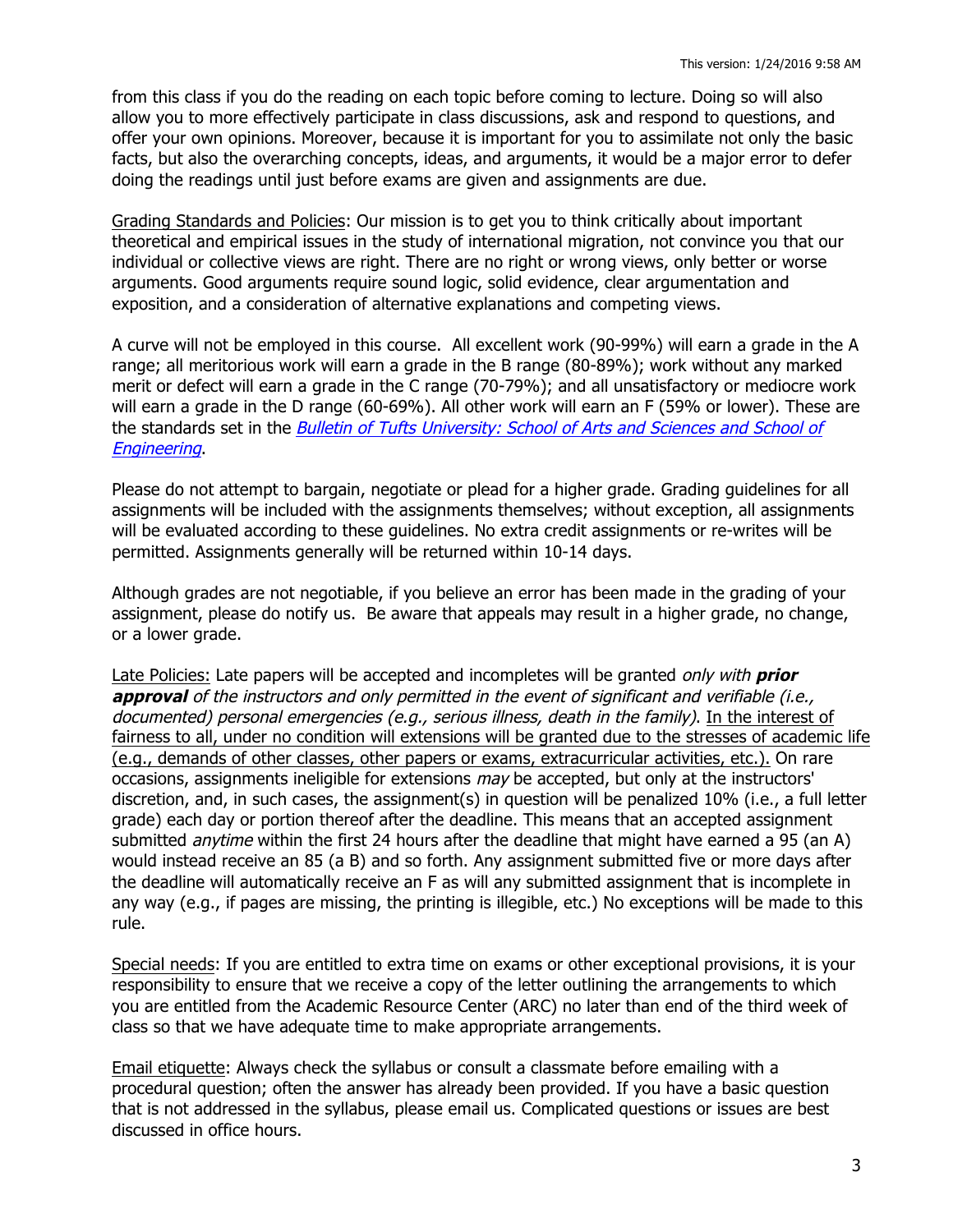We will enforce a zero tolerance policy on plagiarism and academic dishonesty. Please acquaint yourself with the guidelines for academic honesty in *Academic Integrity @Tufts* (also linked from Trunk). In general, we expect that you will not lie, cheat, steal or otherwise conduct yourselves dishonorably, and will be proactive if you observe others engaging in such conduct. All work you submit must be your own; you must properly cite your sources in all written assignments irrespective of where you find them, including those found on the Internet.

Your continued enrollment in this course will be construed as recognition and acceptance of the deadlines and policies outlined herein. Please plan accordingly.

# **COURSE SCHEDULE**

**NOTE:** Due to students' particular interests and emerging world events, the syllabus may change as the semester progresses. Updates/changes will be announced in class as well as posted on Trunk. Please treat the version on Trunk as the most up-to-date, and thus definitive, version.

## **I. Introduction and Historical Context**

# **Session 1: Monday, January 25th—Introduction.**

- No assigned readings

# **Session 2: Wednesday, January 27th—Global Migration since WWII.**

- "International Migration: Why, Where, and Why?," ch. 2.2 (15-23) in MR.

- Stephen Castles and Mark J. Miller, *The Age of Migration: International Population* Movements in the Modern World (New York, NY: Guilford Press, 2010), Chapters 5-7 (covering global movements since 1945), 96-179 (TR).

- Walter Russell Mead, "The Roots of the Migration Crisis," Wall Street Journal, 11 September 2015, available at: http://www.wsj.com/articles/the-roots-of-the-migration-crisis- 1441995372.

- Jake Silverstein, "The Displaced: Introduction," New York Times Sunday Magazine, 5 November 2015: http://www.nytimes.com/2015/11/08/magazine/the-displacedintroduction.html. (Be sure to also read the stories of the children featured in the piece.)

## **II. Theories of Migration**

## **Session 3: Monday, February 1st—Political Theories of Migration.**

- "Approaches to the Study of International Migration: Introduction," ch. 3.1 (31-33) in MR.

- Myron Weiner, "On International Migration and International Relations", ch. 3.4 (89-104) in MR.

- Christian Joppke, "Why Liberal States Accept Unwanted Immigration," ch. 12.2 (526-548) in MR.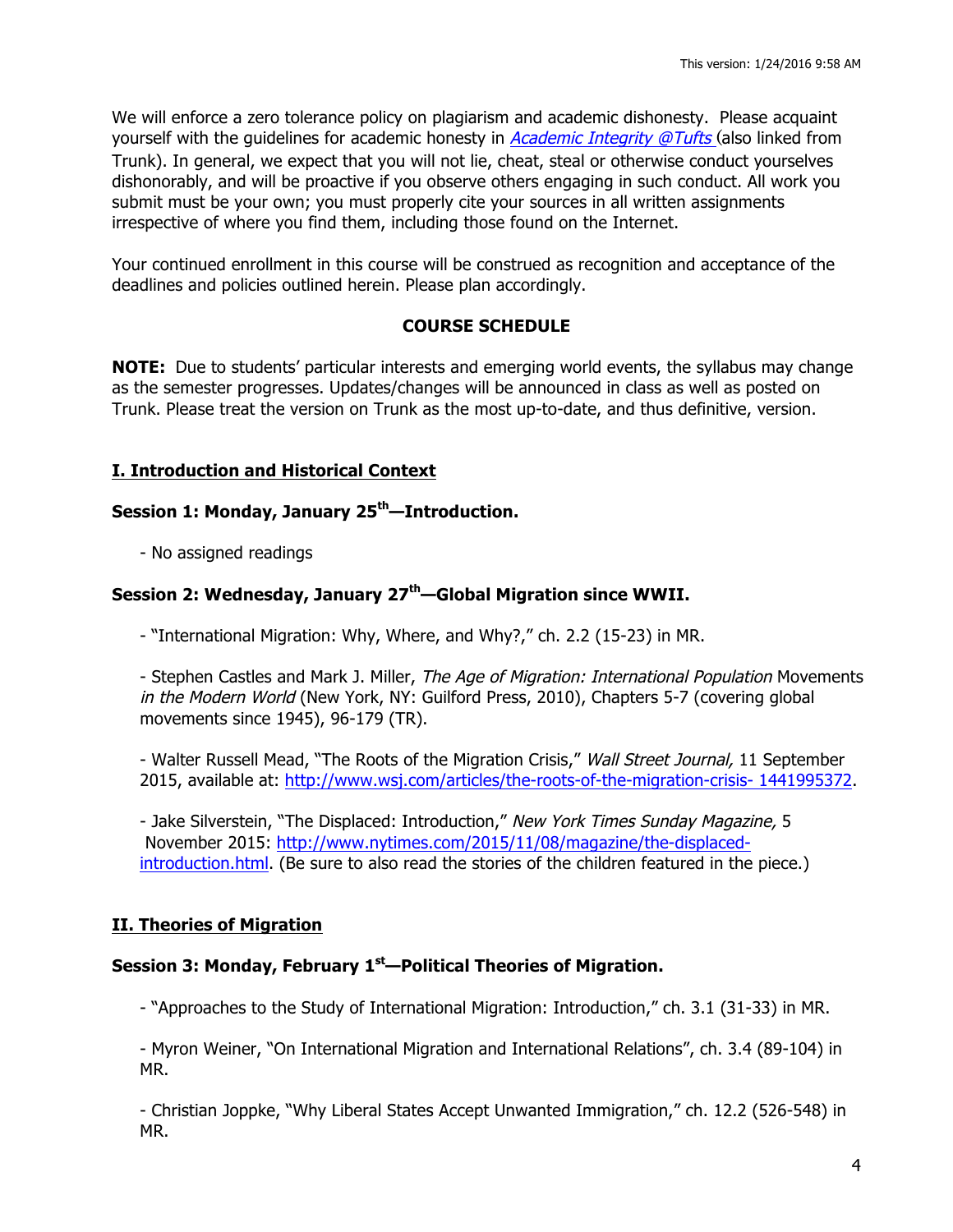- James Hollifield, "Migration, Trade, and the Nation-State: The Myth of Globalization," ch. 5.3 (170-198) in MR.

Recommended:

- Terri E. Givens, "Immigration Politics: Voting, Public Opinion and Party Politics," APSA Migration and Citizenship Newsletter 1, no. 1, Winter 2012/13 (TR).

# **Session 4: Wednesday, February 3rd—Economic Theories of Migration.**

- Douglas Massey at al, "Theories of International Migration," ch. 3.2 (34-62) in MR.

- Gary Freeman, "Immigrant Labor and Working-Class Politics," ch. 5.2 (150-69) in MR.

- Saskia Sassen, "Foreign Investment: A Neglected Variable," ch. 13.4 (596-608) in MR.

- Michael A. Clemens, "Economics and Emigration: Trillion-Dollar Bills on the Sidewalk?," Journal of Economic Perspectives 25, no. 3 (2011): ONLY 83-4, 89-95 ARE REQUIRED; available at: http://pubs.aeaweb.org/doi/pdfplus/10.1257/jep.25.3.83.

# **Session 5: Monday, February 8th—Security-related Theories of Migration.**

- Fiona B. Adamson "Crossing Borders: International Migration and National Security," International Security 31, no. 1 (summer 2006): 165-99. (TL)

- Myron Weiner, "Bad Neighbors, Bad Neighborhoods: An Inquiry into the Causes of Refugee Flows," International Security 21, no. 1 (summer 1996): 5-42. (TL)

- Viridiana Rios, "Security Issues and Immigration Flows: Drug-Violence Refugees and the New Mexican Immigrants," Latin American Research Review 49, no. 3 (fall 2014). (TL) (TR)

- Sonia Nazario, "The Children of the Drug Wars: A Refugee Crisis, Not an Immigration Crisis," New York Times Sunday Magazine, 11 July 2014, available at: http://www.nytimes.com/2014/07/13/opinion/sunday/a-refugee-crisis-not-an-immigrationcrisis.html.

## **Session 6: Wednesday, February 10th—Social and Cultural Theories of Migration.**

- David Scott FitzGerald, "The Sociology of International Migration" in Caroline B. Brettell and James F. Hollifield, eds. Migration Theory: Talking Across Disciplines (Routelate 2015): 115-147 (TR).

- Caroline Brettell, "Theorizing Migration in Anthropology" in Caroline B. Brettell and James F. Hollifield, eds. Migration Theory: Talking Across Disciplines (Routelate 2015): 148-197 (TR).

# **III. Recipient State Responses**

## **Monday, February 15th—HOLIDAY (no class)**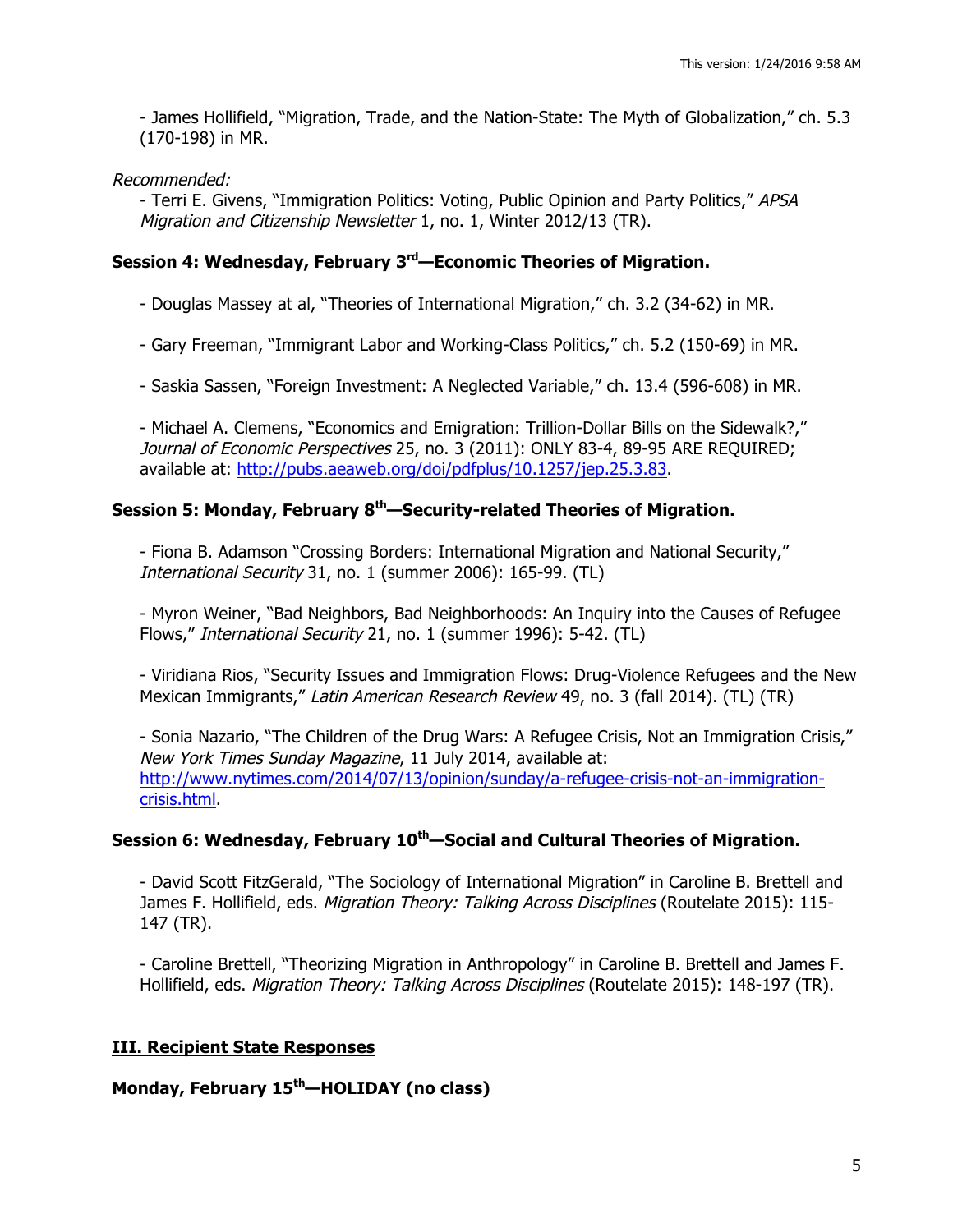### **Session 7: Wednesday, February 17th—Xenophobia and the Growth of Radical Nationalism.**

- David Coleman, "Mass Migration to Europe: Demographic Salvation, Essential Labor, or Unwanted Foreigners?" ch. 9.3 (348-71) in MR.

- "Introduction: The Politics of Resentment," ch. 10.1 (373-74) in MR.

- John Higham, "Patterns in the Making," ch. 10.2 (375-83) in MR.

- Hans-Georg Bertz, "The New Politics of Resentment: Radical Right-Wing Populist Parties in Western Europe," ch. 10.3 (384-401) in MR.

- Excerpt from Samuel Huntington, Who Are We? The Challenges to America's National Identity (Simon and Schuster, 2004), chs. 1 and 10. (TR)

- Amy Davidson, "Donald Trump's First, Ugly TV Ad," The New Yorker, 4 January 2016, available at: http://www.newyorker.com/news/amy-davidson/donald-trumps-first-ugly-tv-ad

# **Session 8: Thursday, February 18th (Monday schedule on Thursday)—Integration.**

- Gary Freeman, "Immigrant Incorporation in Western Democracies," International Migration Review 38, no. 3 (September 2004): 945-969 (TL).

- Sara Wallace Goodman, "Fortifying Citizenship: Policy Strategy for Civic Integration in Western Europe," World Politics 64, no. 4 (October 2012): 659-698 (TL)

- Case Study: Debates about immigrant integration in Europe. Claire Adida, David Laitin and Marie-Anne Valfort, "The Muslim Effect on Immigrant Integration in France," The Washington Post, 30 September 2014. https://www.washingtonpost.com/blogs/monkey-cage/wp/2014/09/30/the-muslim-effect-onimmigrant-integration-in-france-2/

"Migrant Men and European Women", The Economist, 16 January 2016. http://www.economist.com/news/leaders/21688397-absorb-newcomers-peacefully-europemust-insist-they-respect-values-such-toleranceand?spc=scode&spv=xm&ah=9d7f7ab945510a56fa6d37c30b6f1709 (also on TR)

Additional readings TBD.

Recommended:

- Anthony Messina, "The Political Incorporation of Immigrants in Europe: Trends and Implications," ch. 11.4 (470-93) in MR.

## **IV: Refugees and Refugee Politics**

# **Session 9: Monday, February 22rd—International Refugee Law and Institutions.**

- Rosemary Rogers and Emily Copeland, "The Evolution of International Refugee Regime," ch. 6.2 (202-15) in MR.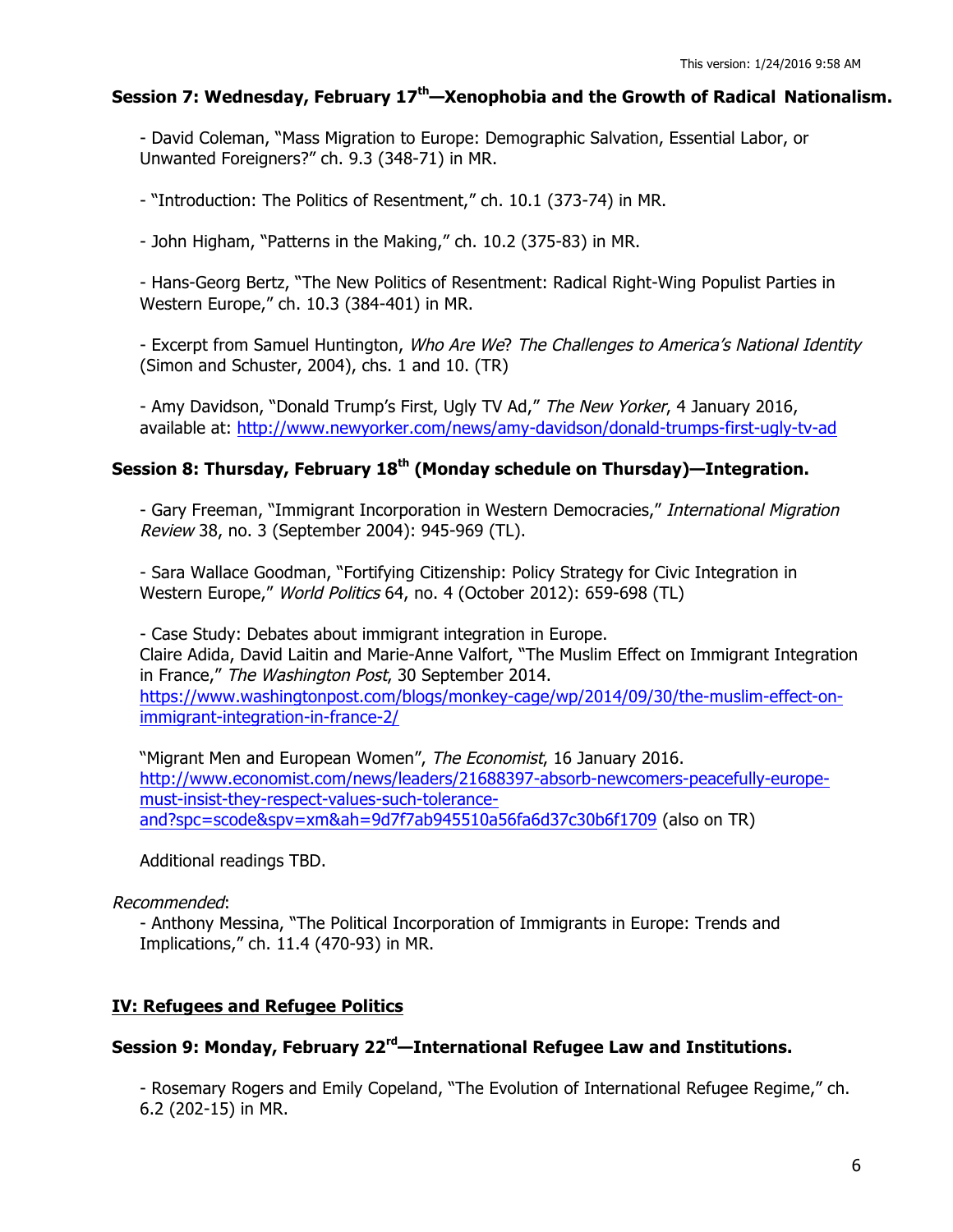- Charles B. Keely, "The International Refugee Regimes: The End of the Cold War Matters," International Migration Review 35, no. 1 (Spring 2001): 303–14. (TL)

- Alexander Betts, Gil Loescher, James Milner., eds. The United Nations High Commissioner for Refugees (UNHCR): The Politics and Practice of Refugee Protection (Routledge 2011), ch. 4. "The Politics and Practice of UNHCR's Mandate": 82-103. (TR)

### Definitely Worth a Gander:

- Convention Relating to the Status of Refugees (1951); and Protocol Relating to the Status of Refugees (1967); both available at: www.unhcr.org.

# **Session 10: Wednesday, February 24th—The International Refugee Regime: The West.**

- Chapter 2, "Keeping Asylum Meaningful" in The State of the World's Refugees 2012: In Search of Solidarity (UNHCR 2012) on TR.

- Eiko Thielemann, "Towards a Common European Asylum Policy," ch. 9 (167-85) in IP&S.

"Migration in Europe: Looking for a Home," The Economist, 29 August 2015, http://www.economist.com/news/europe/21662597-asylum-seekers-economic-migrants-andresidents-all-stripes-fret-over-their-place-looking (also on TR).

Jacqueline Bhabha, "When Water is Safer than Land: Addressing Distressed Migration," Harvard Magazine (January-February 2016), 41-45 (TR).

Eliza Griswold, "Why Is It So Difficult for Syrian Refugees to Get Into the U.S.?" The New York Times Magazine, 20 January 2016, http://www.nytimes.com/2016/01/24/magazine/why-is-itso-difficult-for-syrian-refugees-to-get-into-the-us.html

#### Recommended:

NYT Journalists Travel with a Syrian Family Across Europe as They Try to Reach Safety in Sweden: "A Family Swept Up in the Migrant Tide," New York Times, 22 October 2015, http://www.nytimes.com/interactive/2015/10/22/world/europe/syrian-refugees.html

### **Session 11: Monday, February 29th—The International Refugee Regime: Beyond the West.**

### **\* HARD COPY of first (theory-focused) paper due AT THE START of class \***

- Bonaventure Rutinwa, "The End of Asylum? The Changing Nature of Refugee Policies in Africa," Refugee Survey Quarterly, v. 21 (no. 1 and 2), 2002: 12-41. (TL).

- Oxana Shevel, Migration, Refugee Policy, and State Building in Postcommunist Europe (Cambridge UP 2011), 1-17, 24-39 (TR).

"Gulf States Fend off Criticism About Doing Little for Syrian Refugees," NPR, 20 September 2015, http://www.npr.org/sections/parallels/2015/09/20/441457924/gulf-states-fend-offcriticism-about-doing-little-for-syrian-refugees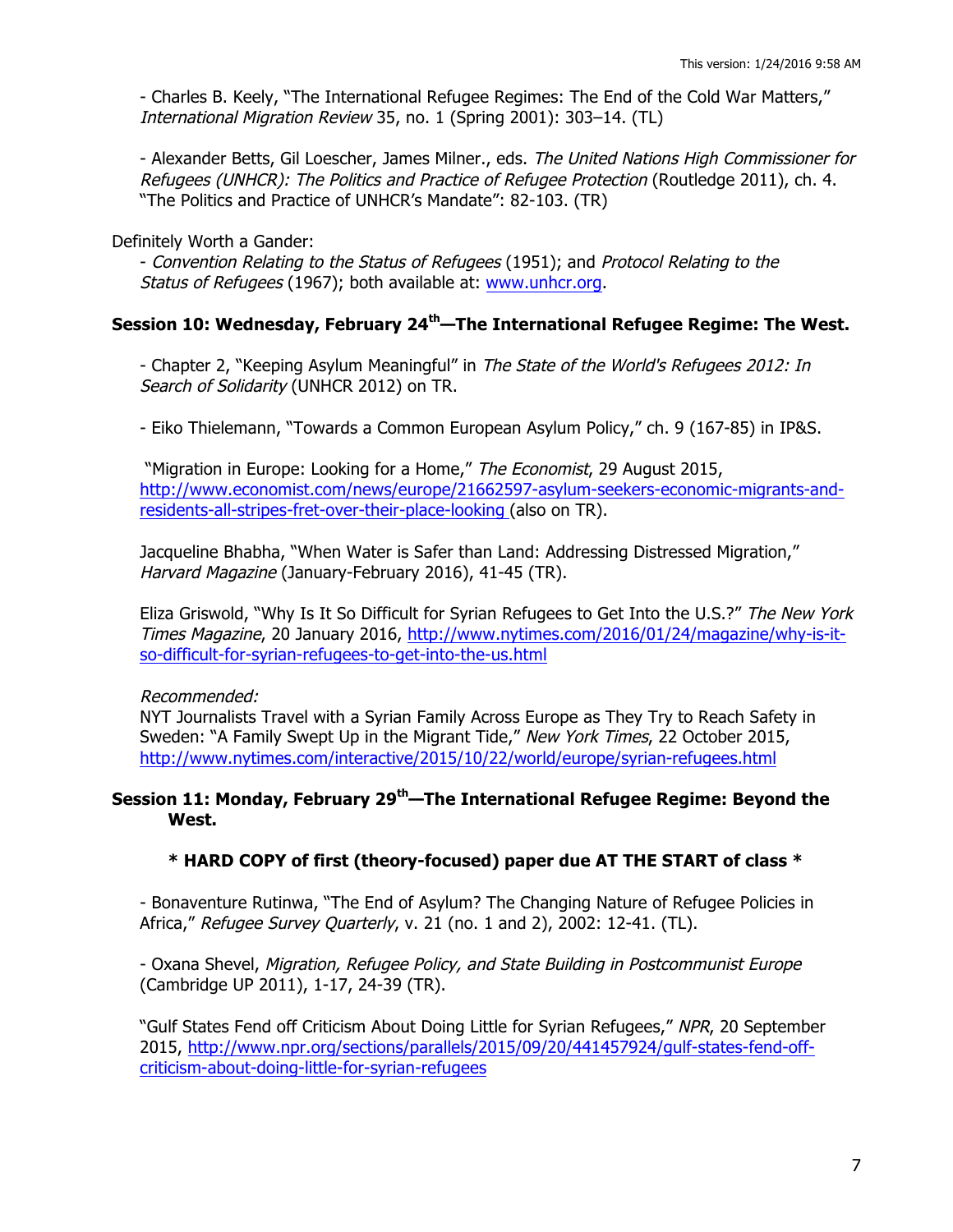## **V. Migration as a Cause, Consequence and Weapon of War and Statecraft**

# **Session 12: Wednesday, March 2nd—Migration, Refugees, Conflict and Coercion.**

- "Introduction," and excerpts from "Understanding the Coercive Power of Mass Migration," ch. 1 (12-23, 32-72 only) in WMM.

- Excerpt from Barry R. Posen, "Military Responses to Refugee Disasters," International Security 21, no. 1 (summer 1996): 72-111; only 80-108 are required. (TL)

- Kelly M. Greenhill, "Strategic Engineered Migration as a Weapon of War," Civil Wars 10, no. 1 (March 2008): 6-21 (TR).

### Recommended:

- Jonathan Zaragoza-Cristiani, "Analysing the Causes of the Refugee Crisis and the Key Role of Turkey: Why Now and Why So Many?" RSCAS/Borderlands Project Working Paper (2015), available at: http://cadmus.eui.eu//handle/1814/38226.

- Matthew I. Mitchell, "Insights from the Cocoa Regions in Côte d'Ivoire and Ghana: Rethinking the Migration-Conflict Nexus," African Studies Review 54, no. 2 (2011): 123-44. (TL)

### Recommended:

- Jack S. Levy and Ronald R. Krebs, "Demographic Change and Sources of International Conflict" (TR)

- Alan Dowty and Gil Loescher, "Refugee Flows as Grounds for International Action," International Security 21, no. 1 (Summer 1996): 43-53. (TL)

# **Session 13: Monday, March 7th: Case Study—Kosovo (and Implications for Syria Today).**

- "NATO and the Kosovo Conflict," ch. 3 in WMM.

- Additional reading TBA

## **Session 14: Wednesday, March 9th: Case Study—Afghanistan and Pakistan.**

- Sarah K. Lischer, "Chapter 2: Political Incentives for the Spread of Civil War"; and "Chapter 3: Afghan Refugees" in Dangerous Sanctuaries: Refugee Camps, Civil War and the Dilemmas of Humanitarian Aid. (TR)

- Fiona Terry, "Chapter 2: The Afghan Refugee Camps in Pakistan" in Terry, Condemned to Repeat?, 55-82. (TR)

- Vera Achvarina and Simon F. Reich, "No Place to Hide: Refugees, Displaced Persons and the Recruitment of Child Soldiers," International Security 31, no. 1 (summer 2006): 127-64. (TR)

#### Recommended (for those interested in the use of migration as a tactical military weapon):

- Kelly M. Greenhill, "Draining the Sea or Feeding the Fire?" Evaluating the Use of Population Relocation in Counterinsurgency Operations" (unpublished ms). (TR)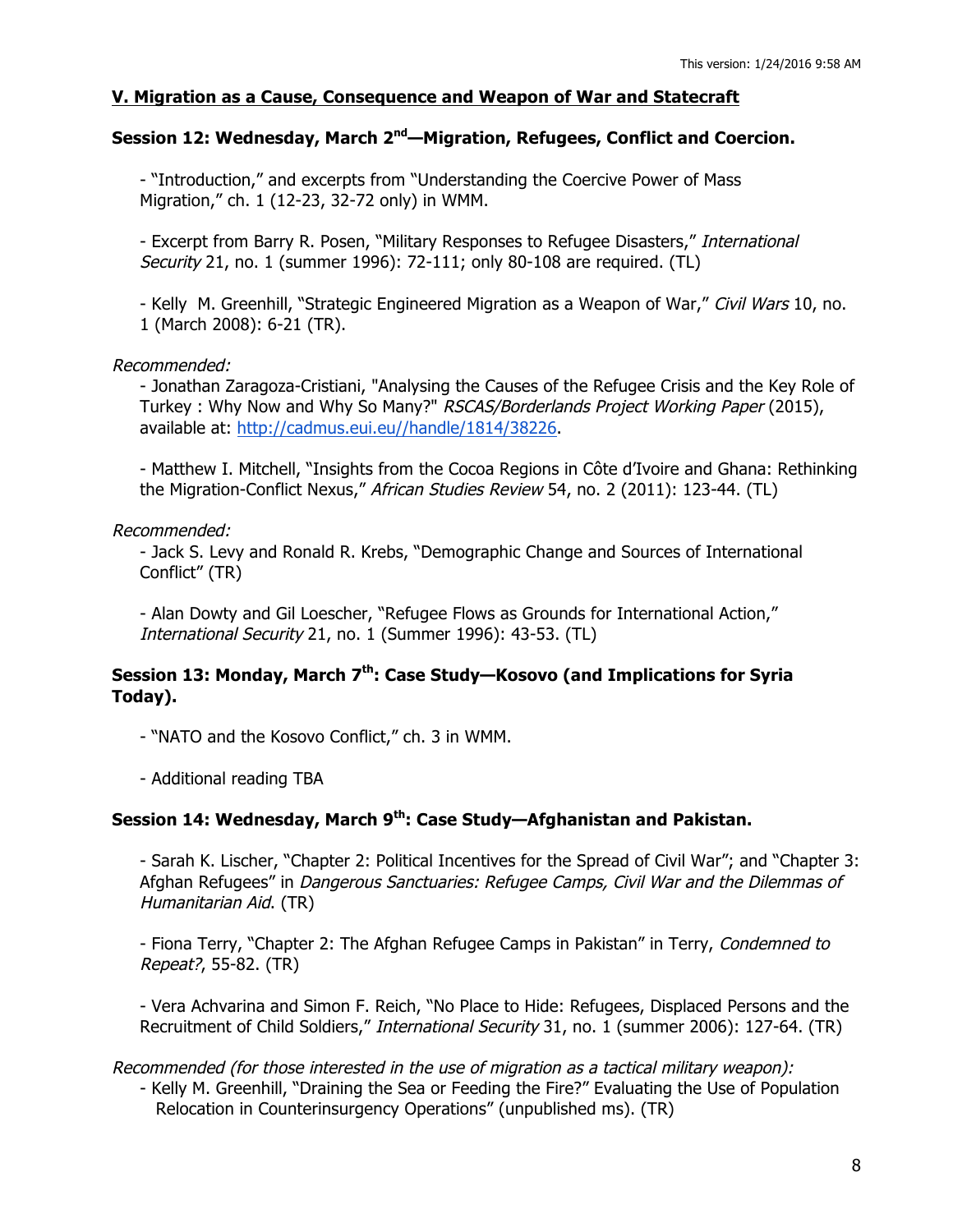### **Session 15: Monday, March 14th—Migration as an Instrument of Statecraft (Nuclear Weapons and the Case of North Korea).**

- "Chapter 5: North Koreans, NGOs, and Nuclear Weapons" in WMM.

- Choe Sang-Hun, "U.S. Weighs Tighter Sanctions on North Korea if China Fails to Act," New York Times, 20 January 2016, available at: http://www.nytimes.com/2016/01/21/world/asia/north-korea-nuclear-china.html.

# **Session 16: Wednesday, March 16th: In-class (closed book) MIDTERM**

# **SPRING BREAK: March 21st -27th (HAVE FUN!)**

### **V. Citizenship in a Globalized World**

# **Session 17: Monday, March 28th—Citizenship across Time and Space.**

- T.H. Marshall, "Citizenship and Social Class," in Gershon Shafir, ed., The Citizenship Debates: A Reader (University of Minnesota Press, 1998), ch. 6, 93-112. (TR)

- Yasemin Soysal, "Towards a Post-national Model of Membership," in ibid., ch. 10, 189-220. (TR)

- Christian Joppke, "How Immigration is Changing Citizenship: A Comparative View," *Ethnic* and Racial Studies 22, no. 4 (July 1999): 629-52. (TR)

### Recommended:

- J.G.A. Pocock, "The Idea of Citizenship since Classical Times," in Ronald Beiner (ed.), Theorizing Citizenship (State University of New York Press, 1995), 29-52. (TR)

## **Session 18: Wednesday, March 30th—Citizenship Policies and Politics in Western States.**

- Matthew J. Gibney and Randall Hansen (eds.), Immigration and Asylum: From 1900 to the Present (Santa Barbara, Calif.: ABC-CLIO, 2005), 342-45 (Rainer Olhiger, "Jus Sanguinis," and 346 (Randall Hansen, "Jus Soli."). (TR)

- Rogers Brubaker, "Immigration, Citizenship, and the Nation-State in France and Germany," ch. 11.2 (406-37) in MR.

- Marc Morje Howard, The Politics of Citizenship in Europe (Cambridge UP 2009), pages TBA. (TR)

### Recommended:

- Tomas Janoski, "Micro- and Macro-explanations of Naturalization," in Steven J. Gold and Stephanie J. Nawyn, The Routledge Handbook of Migration Studies (Routledge 2013): 380-95 (TR).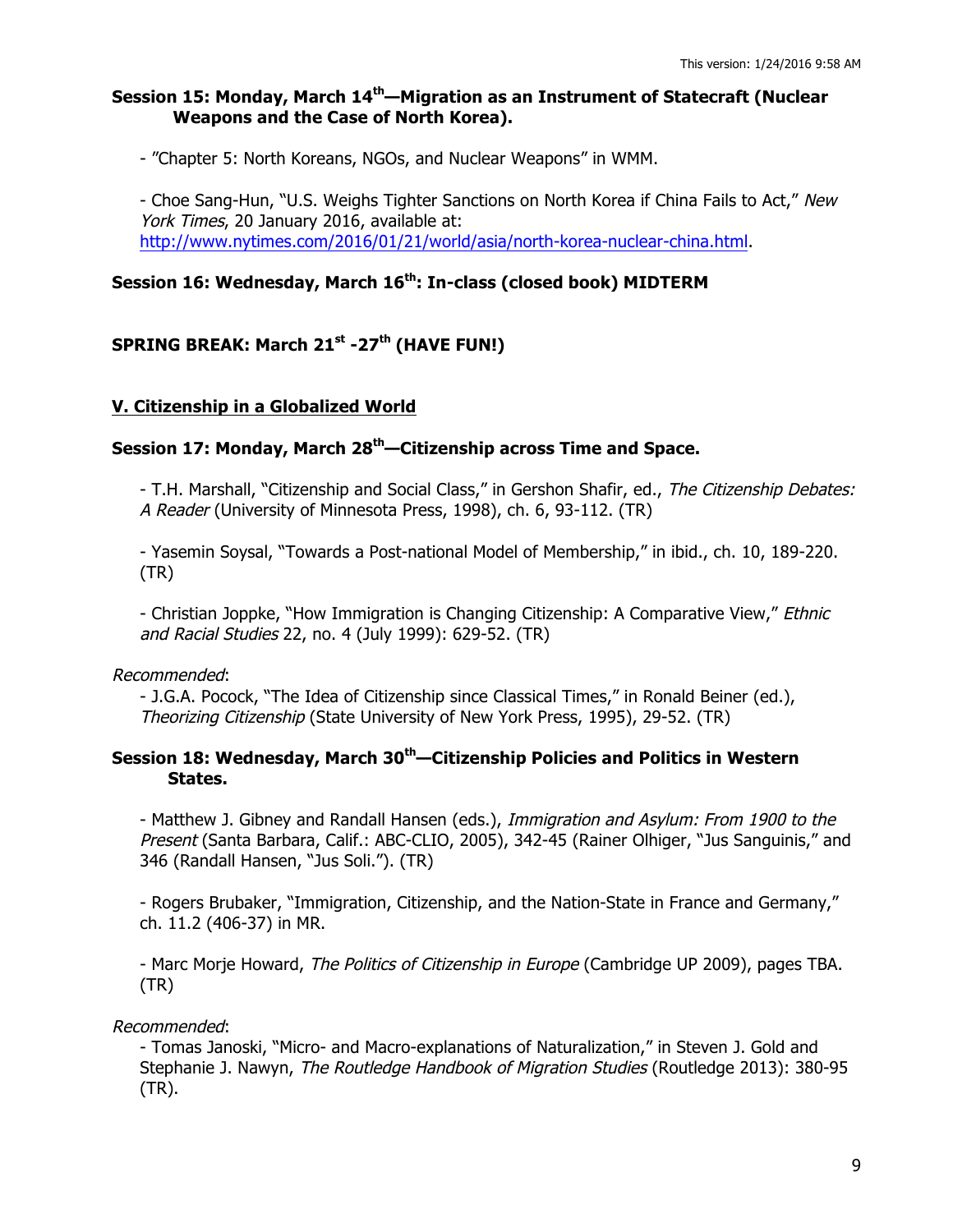### **Session 19: Monday, April 4th–Citizenship Policies & Politics in Non-Western States.**

- Bronwen Manby, *Struggles for Citizenship in Africa* (Zed Books, 2009). Ch. 2 "Empire to Independence: the Evolution of Citizenship Law in Africa," 26-36. (TR)

- Andre Liebich, "Introduction: *Altneulander* or the Vicissitudes of Citizenship in the New EU States," in Raibre Baubock, Bernhard Perching and Wiebke Sievers, eds., Citizenship Polices in the New Europe (Amsterdam UP, 2007): 17-38. (TR)

- Oxana Shevel, "The Politics of Citizenship Policy in New States." Comparative Politics v. 41, no. 3 (April 2009): 273-291. (TR)

### Recommended:

- Bronwen Manby, Citizenship Laws in Africa: A Comparative Study (Open Society Foundation, October 2010), esp. 2-17. (TR)

### **Session 20: Wednesday, April 6th–Citizenship and Statelessness: A Case Study of the Crimean Tatars.**

- Chapter 4 "Resolving Statelessness," in The State of the World's Refugees: In Search of Solidarity (UNHCR 2012), on TR.

- Oxana Shevel, "International Influences in Transition Societies: The Effect of UNHCR and Other IOs on Citizenship Policies in Ukraine." Working Paper #7 of the Rosemary Rogers Working Paper Series of the Inter-University Committee on International Migration (August 2000). Available at: http://web.mit.edu/cis/www/migration/pubs/rrwp/7\_shevel.html or on TR.

Recommended:

- "The Excluded: The Strange, Hidden World of the Stateless," Refugee Magazine, no. 147, September 2007. http://www.unhcr.org/publ/PUBL/46d2e8dc2.pdf (link also on TR)

- Lily Hyde, Dream Land (Walker Books, 2008). A novel about Crimean Tatars (on reserve at Tisch).

### **VI. New Challenges in Migration Management**

### **Session 21: Monday, April 11th–Border Control and Burden-Sharing.**

- Peter Andreas, "Redrawing the Line: Borders and Security in the Twenty-first Century," International Security 28, no. 2 (Fall 2003): 78-111. (TL)

- Gallya Lahav, "The Rise of Non-state Actors in Migration Regulation in the United States and Europe," ch. 7.5 (290-314) in MR.

- Simon Montlake, "Why Countries are Walling Themselves In—and Others Out," Christian Science Monitor, 15 November 2015, available at: http://www.csmonitor.com/World/2015/1115/Why-countries-are-walling-themselves-in-andothers-out.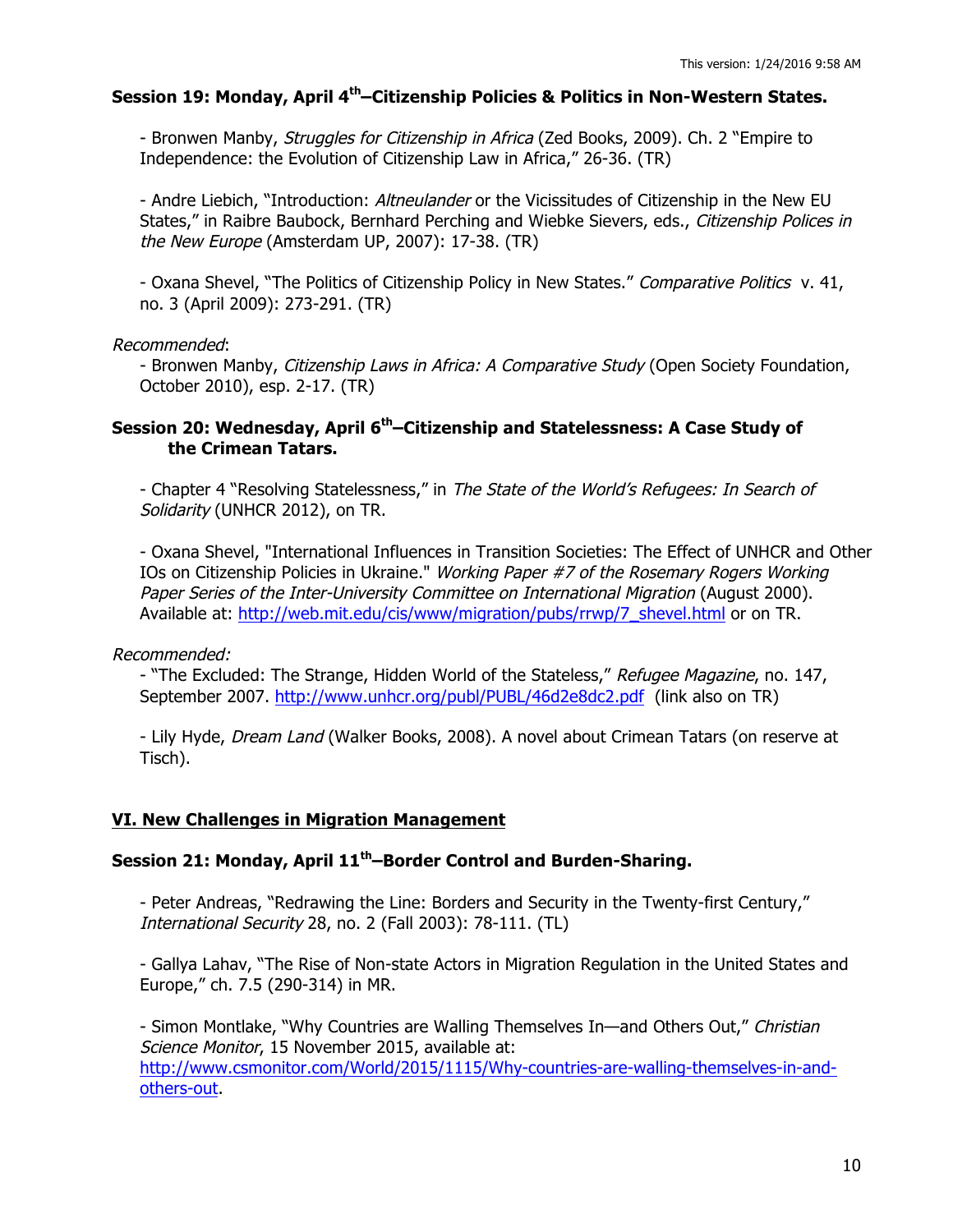- Additional readings TBA as European situation develops, see e.g., "Schengen to Fail in Months if Migration Crisis Not 'Under Control,' says Tusk," DW.com, 19 January 2016; available at: http://www.dw.com/en/schengen-to-fail-in-months-if-migration-crisis-not-under-controlsays-tusk/a-18989697.

### Recommended:

- Sandra Lavenex and Emek Uçarer, "The External Dimension of Europeanization. The Case of Immigration Policy," Cooperation and Conflict 39, no. 4 (December 2004): 417-43. (TR)

# **Session 22: Wednesday, April 13th—Migration, Terrorism and Security in a Post-9/11 World.**

- Gary Freeman et al., "Introduction: Terrorism and the Changing Politics of Immigration," Introduction (1-10) in IP&S.

- Thomas Faist, "International Migration and Security Before and After 9/11," ch. 13.5 (609-15) in MR.

- (Depending on your interests, read EITHER) James Hampshire, "Disembedding Liberalism? Immigration Politics and Security in Britain Since 9/11", (OR) James Jupp, "Immigration, the War against Terror, and the British Commonwealth," ch. 10 in IP&S.

## Recommended

- Idean Salehyan, "US Asylum and Refugee Policy Towards Muslim Nations Since 9/11," ch. 3 (52-65) in IP&S.

# **Monday, April 18th Holiday (no class)**

# **Session 23: Wednesday, April 20th—In-class film TBA.**

- No assigned readings

## **Session 24: Monday, April 25th–Globalization, Migration and Trafficking.**

- Rey Koslowski, "The Mobility Money Can Buy: Human Smuggling and Border Control in the European Union," 13.2 (571-87) in MR.

- "Chapter 5: Why Slavery is Booming in the Twenty-first Century," in *Illicit*. (TR)

- Randall Akee, Arnab Basu, Arjun Bedi and Nancy Chau. "Combating Trafficking in Women and Children: A Review of International and National Legislation, Coordination Failures, and Perverse Economic Incentives," Journal of Human Rights and Civil Society, no. 2 (fall 2009): 1-24. (TL)

- Excerpt from David Feingold, "Trafficking in Numbers: The Social Construction of Human Trafficking Data," in Peter Andreas and Kelly M. Greenhill (eds.), Sex, Drugs and Body Counts: The Politics of Numbers in Global Crime and Conflict (Ithaca, NY: Cornell University Press, 2010). (TR)

## Recommended:

- Ann Gallagher, "Trafficking, Smuggling and Human Rights: Tricks and Treaties," Forced